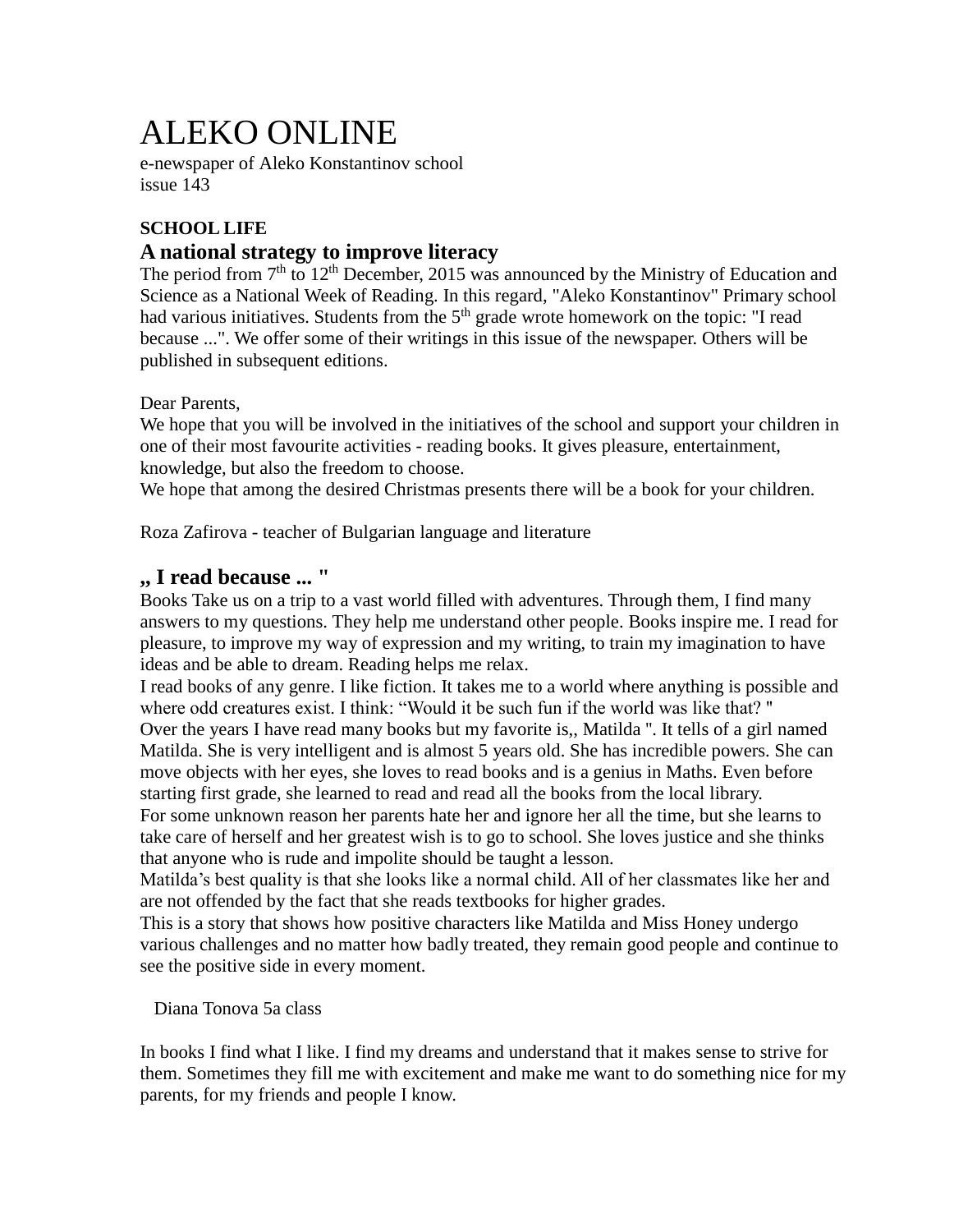Books help me isolate and sink into unknown worlds. I meet people who I want to look like, but I also meet people whom I don't want to resemble.From books I learn to be persistent and to fight for my dreams,and then they will become reality.

Books give me knowledge about outer space, life and other peoples. They help me develop. I think the most important thing is to know what we can learn from books. They can take us into space and on other planets, in other worlds unknown to us.

The main characters of our books serve as an example. We learn from them to fight with difficulties and to distinguish good from evil. Books make us smarter, better, more persistent and teach us how to achieve our dreams. Through books we develop and bring the future closer to us.

For me, books are a window to the world.

Ivaylo Manev, 5 b class

## **"I have read this book, and you can read it, too!"**

Representatives from different classes, together with the pedagogical advisor prepared a poster with the motto," 10 reasons to read books". Students from each class prepared projects related to the books they have read. The topic was,"I have read this book, and you can read it,too! ". There were quite interesting and original ideas which were displayed in each classroom. By participating in the project we have expressed our support to the campaign and show that books can be even more interesting than films.

Enya Eneva, Valentina Slavcheva 7b class

# **Reading Marathon**

In the week of reading, students from 5th and  $-6<sup>th</sup>$  grade held a Reading Marathon. Students from fifth grade read tales, fables and stories to the first grade students. They asked them interesting questions and gave them puzzles that the younger students readily guessed. The marathon of reading was very interesting and all decided to organize such meetings again.

Vaska Gudzheva - teacher

# **"Best Reader"**

On December 11th, 2015 the second-graders had a competition for " TheBest Reader". Teams of five players from classes - 2 a, 2 b and 2v were formed. They drew the first option - a book of favourite fairy tales for children / №1 - favourite children's stories, №2 - "Pippi Longstocking" and №3 - fables / from which they had to read in a chain. All teams had an excellent performance and the participants were awarded with certificates. There were two exhibitions of paintings,, Characters from Fairy Tales"and,, Winter's Tale."

Vesela Ruseva - Primary Teacher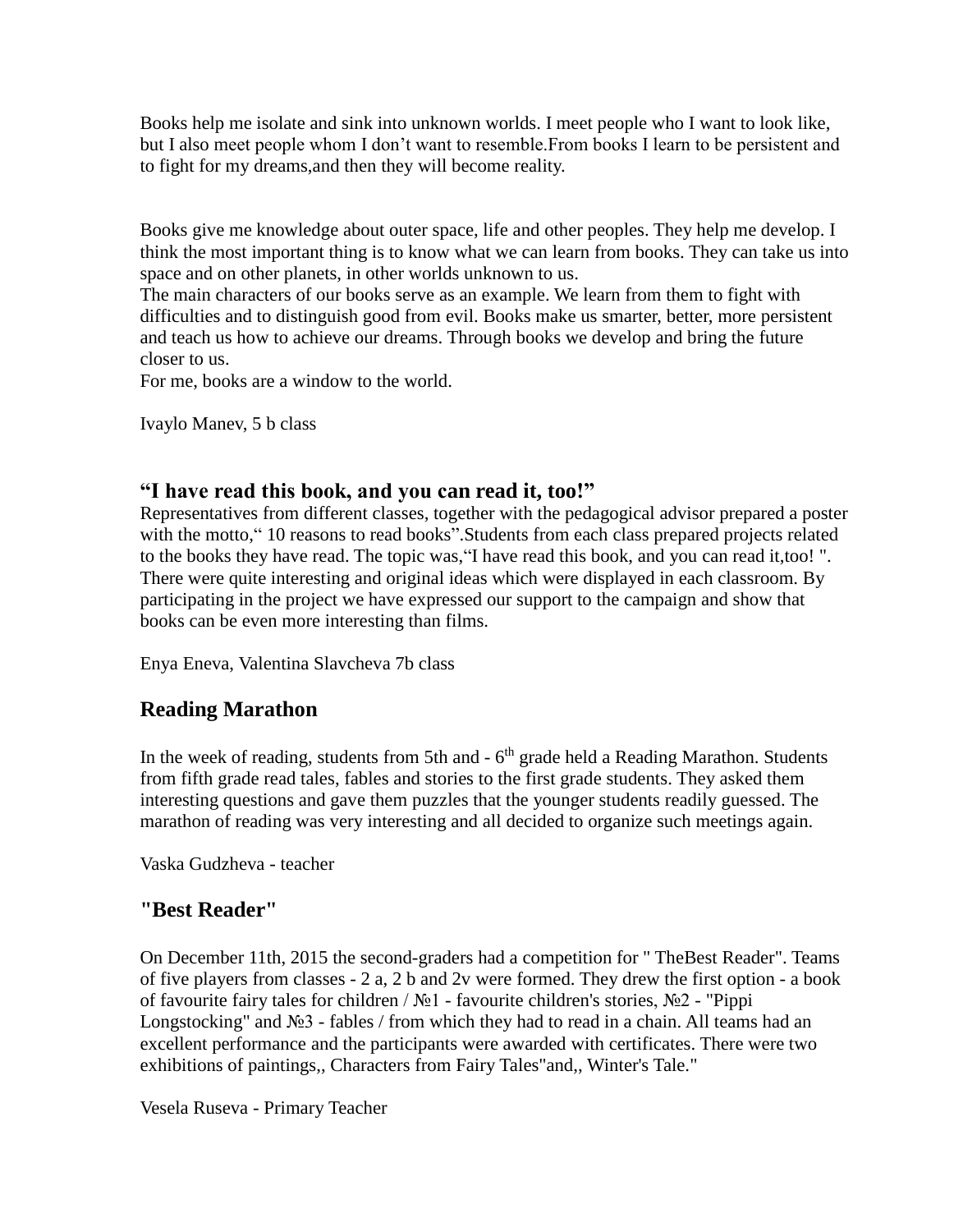## **SCHOOL FOR PARENTS**

35 presents, which your children will never forget

Just before Christmas the topic of gifts giving is particularly relevant. Santa Claus will undoubtedly delight all obedient children with the most desired gifts and reward them for their effort and good deeds in the past year.

And parents who also want to encourage and make their children happy, will choose gifts that cannot be bought in any store in the world.

Here is a list, where you will find ideas about what gift is worth giving to a child. How many of them have you already given to yours?

1. Give your children support - Just a word of approval can load your children with energy and motivation. Let your children know how much you value them. Let them know you believe in them.

2. Hugs and kisses

Children find very important the love of their parents, whether they are 7, 20 or 30 years old! Remember that no matter how old your child is, it is never too late to hug or kiss him, and thus to express your love.

3. Lunch and dinner with the whole family

Joint lunches and dinners are a great way to get the whole family together, to discuss the past days or plans for the future.

4. Sense of humor - Find time to laugh with your children.

5. Show them how to notice beauty

Help your child to discover the beauty in everything they see and in everyone they meet. Show them the diversity in arts and the diversity in human souls.

6. The possibility to make mistakes

Give space to the children, so that they can experiment, explore and even make mistakes. Show them that it's not so scary.

7. A stable family

Stable family is the foundation on which children build their entire lives. Whenever possible and they need it,children should receive your support and understanding.

8. Give your child a desire to achieve more Encourage the ambitious desires of your child.

9. Give your child time

Time is the only gift that you will never be able to take back. And this is one of the most precious gifts you can give to your child.

10. Attention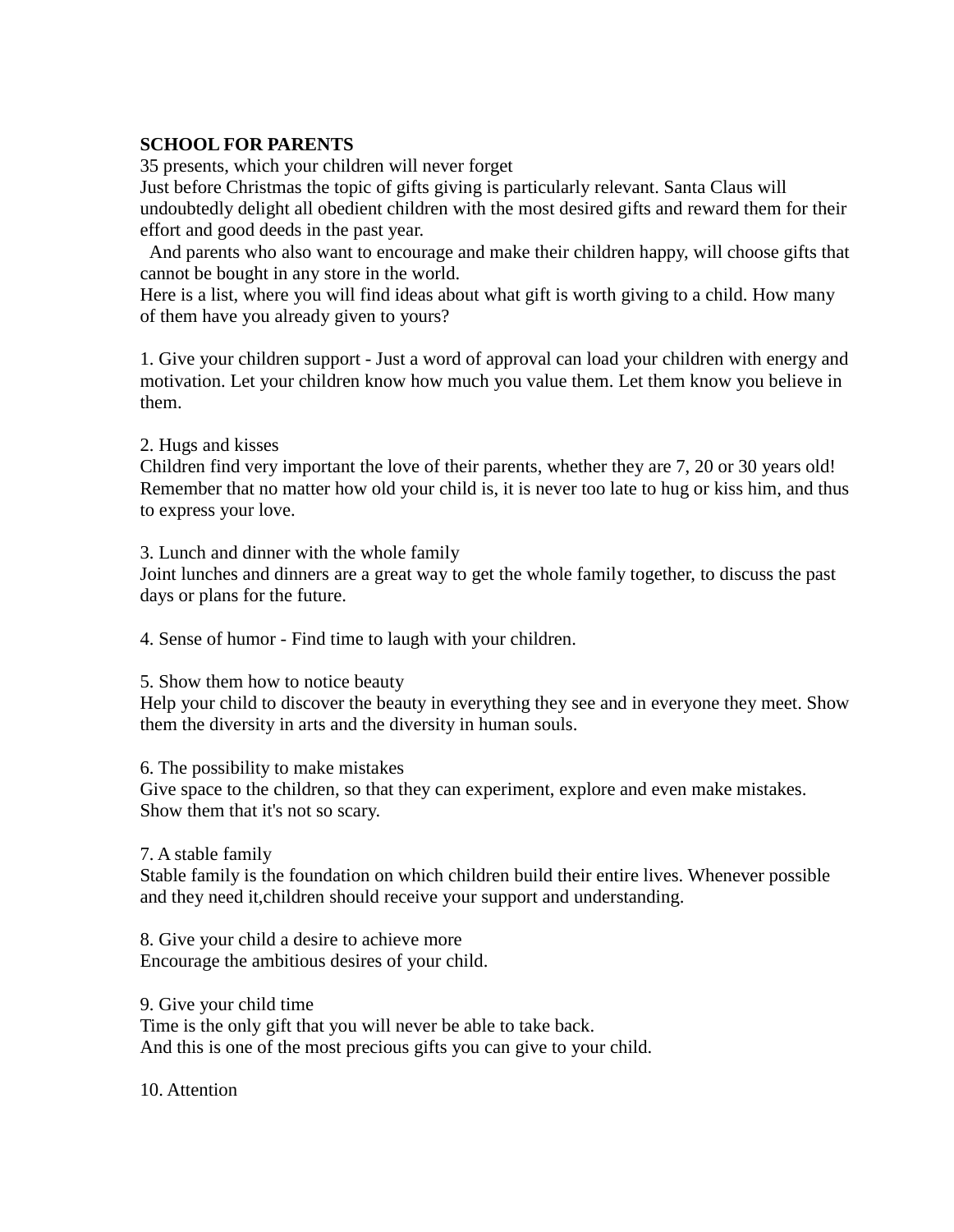Time itself is not enough. You need to be devoted and close to your child.Do not miss moments.

11. Teach them to show compassion

Life is often unfair! And when something unfair happens, teach your children not to remain passive, but to help those who need help.

12. Give children the ability to appreciate

One of the best gifts that you can give your children is to teach them to appreciate what they have, but not to stop where they are.

13. Curiosity - Teach your child to ask questions and seek answers.

14. Determination

To achieve success you do not just need luck and good preparation.The ability to show determination helps a lot, and this requires willpower.

#### 15. Self-discipline

The main part of the education is discipline, but do not build it on prohibitions. Try to build it in a positive and useful direction.

#### 16. Give them encouragement

Words have a tremendous power.The words you say every day to your child can support him or make him despair. Therefore, choose words carefully.

17. Teach your child creativity - The world needs people, who are able to create things…

18. Teach them generosity - Teach your children to be generous with your things, so that they can be generous with their own.

19. Teach your children spirituality

20. Teach them honesty - Honest people feel better and they enjoy life more. And what is more important – they sleep well at night.

21. Fill them with hope - Hope gives strength and determination. And even in difficult times and moments of despair it helps us to move forward.

22.Imagination – one of the most valuable gifts

#### 23. Self awareness

Upbringing is an important and responsible job that requires a high degree of awareness. It is good to make your children see who they are and what they want to achieve.

24.Passion for knowledge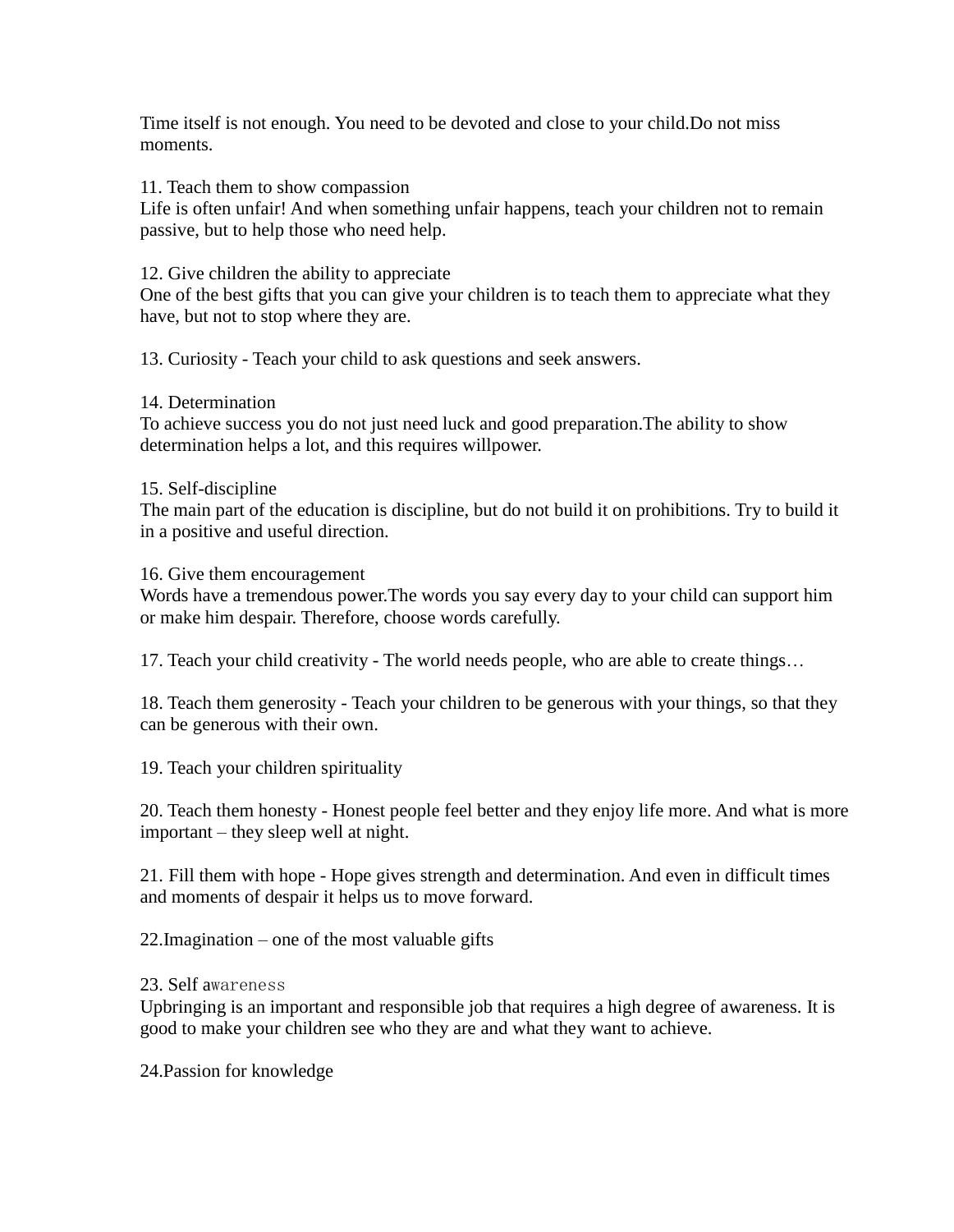25.Give them a passion for nature

26. Willingness to try something new - Let us teach our children the desire to try new things.

27.Give them optimism Pessimists do not change the world. This is the work of optimists.

28.The ability to enjoy and be proud of victories Celebrate small victories in life.

29. Teach them to love the world around them Loneliness can be very destructive when we grow up. Teach your children to love the world around them, to accept it with open arms. Show them the beauty of communicating with people and the value of friendship.

30.Teach him/ her to stick to his/ her values

31. Show your child that he/ she is unique Our differences make us valuable - for us and for society.

32. Teach your child to speak with you

33. Love for their home

34. Loyalty to the person close to them

35. Love

Zdravka Petrova-pedagogical advisor

## **LANGUAGE PAGE CHRISTMAS IN ENGLAND**

Christmas is Britain's most popular holiday. Its traditions and early ceremonies were rooted in pagan beliefs and date back hundreds of years. They are still part of contemporary Christmas celebrations.

Christmas candles

The Druids, for example, honoured the mistletoe in their religion and sacrificial rites. The red berry of the holly was believed to protect one against witchcraft.

Ivy symbolised immortality. The Vikings introduced the Yule log which used to be burnt in honour of God Thor. The English adapted this practice for Christmas and today's (electric) Christmas candle is a holdover from baronial days.

Christmas cards